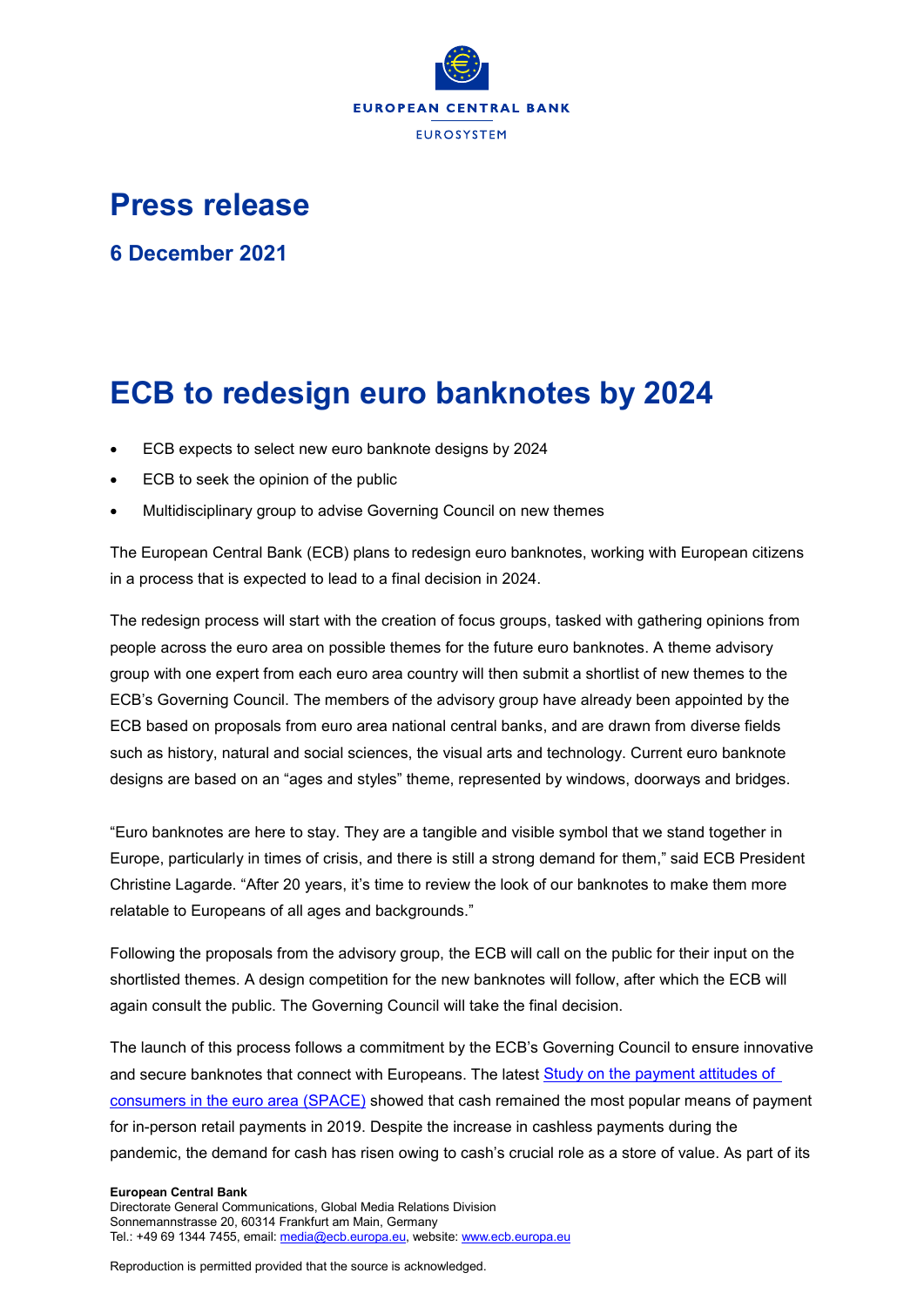[Cash 2030 strategy,](https://www.ecb.europa.eu/euro/cash_strategy/html/index.en.html) the Eurosystem is taking concrete steps to guarantee that cash continues to be available and accepted as a means of payment well into the future – including following the possible launch of a digital euro.

"We want to develop euro banknotes that European citizens can identify with and will be proud to use as their money," said ECB Executive Board member Fabio Panetta. "The process to redesign the euro banknotes will run in parallel with our investigation on a digital euro. Both projects aim to fulfil our mandate of providing safe and secure money to Europeans."

After completing the design process, the Governing Council will authorise the production of new banknotes and decide on potential issuance dates.

### **Members of the Theme Advisory Group:**

**Alice Twemlow (Netherlands)**, *Professor of History, Theory and Sociology of Graphic Design and Visual Culture*, University of Amsterdam

**Costas Varotsos (Greece)**, *Artist and Professor*, Faculty of Architecture, Aristotle University of Thessaloniki

**Demetrios Michaelides (Cyprus)**, *Professor Emeritus of Classical Archaeology*, University of Cyprus

**Elvira Maria Correia Fortunato (Portugal)**, *Vice-Rector*, NOVA University of Lisbon

**Fabio Beltram (Italy)**, *Professor of Physics of Matter*, Scuola Normale Superiore in Pisa

**Fintan O'Toole (Ireland)**, *Professor of Irish Letters*, Princeton University, and *columnist* at The Irish Times

**Ieva Zībārte (Latvia)**, *Head of Exhibitions*, Zuzeum Art Centre

**Jana Arbeiter (Slovenia)**, *Assistant Professor and Researcher*, Faculty of Social Sciences, University of Ljubljana

**Lisa Borgenheimer (Germany)**, *Professor of Information Design*, Süddeutsche Zeitung

**Maaria Wirkkala (Finland)**, *Artist*

**Marija Marcelionytė-Paliukė (Lithuania)**, *Professor*, Vilnius Academy of Arts

**Nuria Oliver (Spain)**, *Director and Co-founder*, ELLIS Alicante Unit, and *Chief Data Scientist*, DataPop Alliance

#### **European Central Bank** Directorate General Communications, Global Media Relations Division Sonnemannstrasse 20, 60314 Frankfurt am Main, Germany Tel.: +49 69 1344 7455, email[: media@ecb.europa.eu,](mailto:media@ecb.europa.eu) website[: www.ecb.europa.eu](http://www.ecb.europa.eu/)

Reproduction is permitted provided that the source is acknowledged.